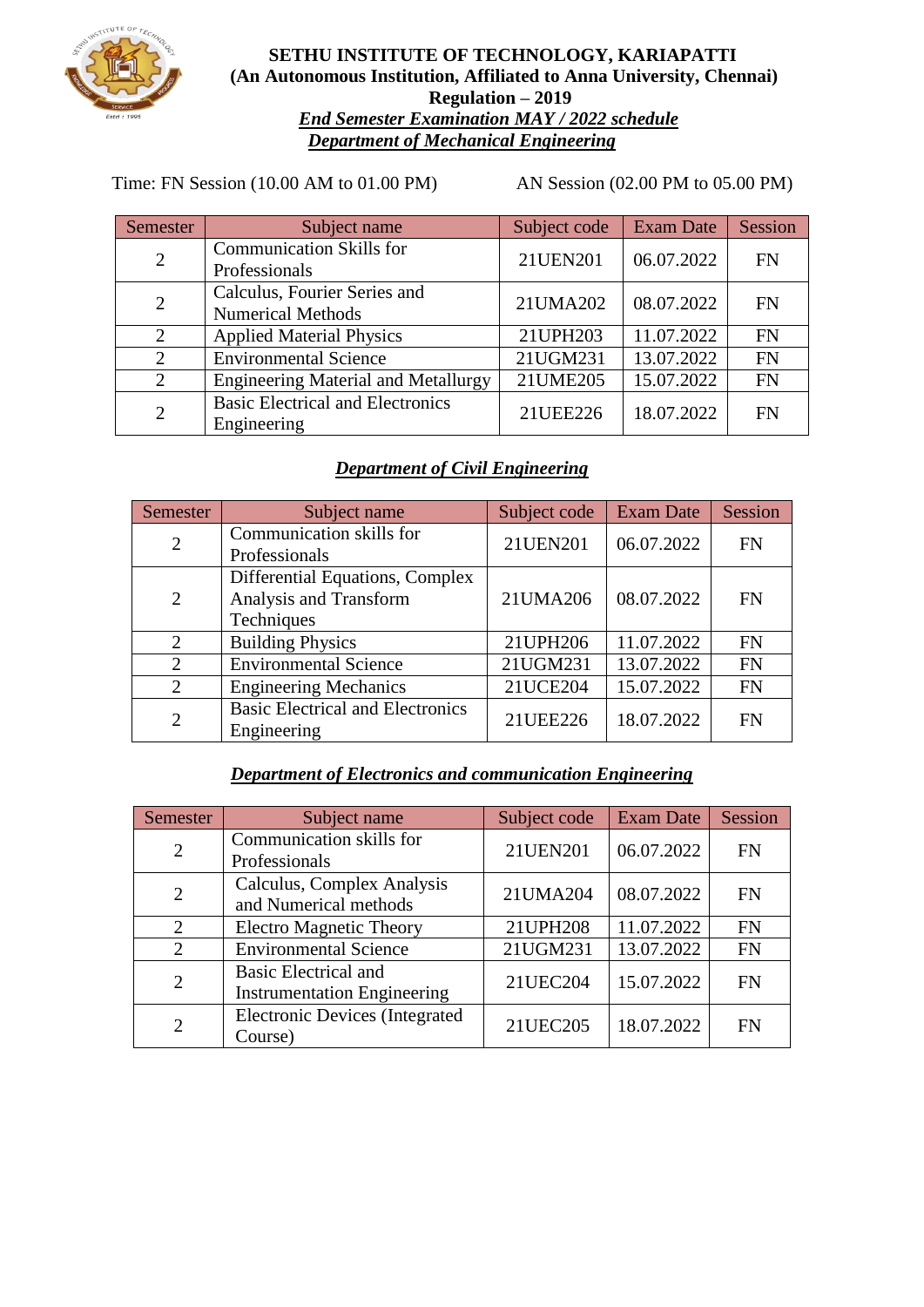### *Department of Electrical and Electronics Engineering*

| Semester       | Subject name                                     | Subject code | <b>Exam Date</b> | Session   |
|----------------|--------------------------------------------------|--------------|------------------|-----------|
| $\overline{2}$ | Communication skills for<br>Professionals        | 21UEN201     | 06.07.2022       | <b>FN</b> |
| $\overline{2}$ | <b>Calculus and Transform</b><br>Techniques      | 21UMA205     | 08.07.2022       | <b>FN</b> |
| 2              | Physics for Information Science                  | 21UPH205     | 11.07.2022       | <b>FN</b> |
| 2              | <b>Environmental Science</b>                     | 21UGM231     | 13.07.2022       | <b>FN</b> |
| 2              | <b>Electrical Circuit Analysis</b>               | 21UEE204     | 15.07.2022       | <b>FN</b> |
| $\overline{2}$ | <b>Basic Civil and Mechanical</b><br>Engineering | 21UME226     | 18.07.2022       | <b>FN</b> |

# *Department of Computer Science and Engineering*

| Semester | Subject name                                          | Subject code | <b>Exam Date</b> | Session   |
|----------|-------------------------------------------------------|--------------|------------------|-----------|
| 2        | Communication skills for<br>Professionals             | 21UEN201     | 06.07.2022       | <b>FN</b> |
| 2        | Differential Equations and<br><b>Complex Analysis</b> | 21UMA203     | 08.07.2022       | <b>FN</b> |
| 2        | Physics for Information Science                       | 21UPH205     | 11.07.2022       | <b>FN</b> |
| 2        | <b>Environmental Science</b>                          | 21UGM231     | 13.07.2022       | <b>FN</b> |
| 2        | Digital Electronics                                   | 21UCS205     | 15.07.2022       | <b>FN</b> |
| 2        | Programming Using C                                   | 21UCS204     | 18.07.2022       | <b>FN</b> |

#### *Department of Information Technology*

| Semester                    | Subject name                                          | Subject code | <b>Exam Date</b> | Session   |
|-----------------------------|-------------------------------------------------------|--------------|------------------|-----------|
| 2                           | Communication skills for<br>Professionals             | 21UEN201     | 06.07.2022       | <b>FN</b> |
| $\overline{2}$              | Differential Equations and<br><b>Complex Analysis</b> | 21UMA203     | 08.07.2022       | <b>FN</b> |
| $\overline{2}$              | Physics for Information<br>Science                    | 21UPH205     | 11.07.2022       | <b>FN</b> |
| $\mathcal{D}_{\mathcal{L}}$ | <b>Environmental Science</b>                          | 21UGM231     | 13.07.2022       | <b>FN</b> |
| $\overline{2}$              | Digital Principles and System<br>Design               | 21UIT204     | 15.07.2022       | <b>FN</b> |
| $\overline{2}$              | C Programming (Integrated<br>Course)                  | 21UIT205     | 18.07.2022       | <b>FN</b> |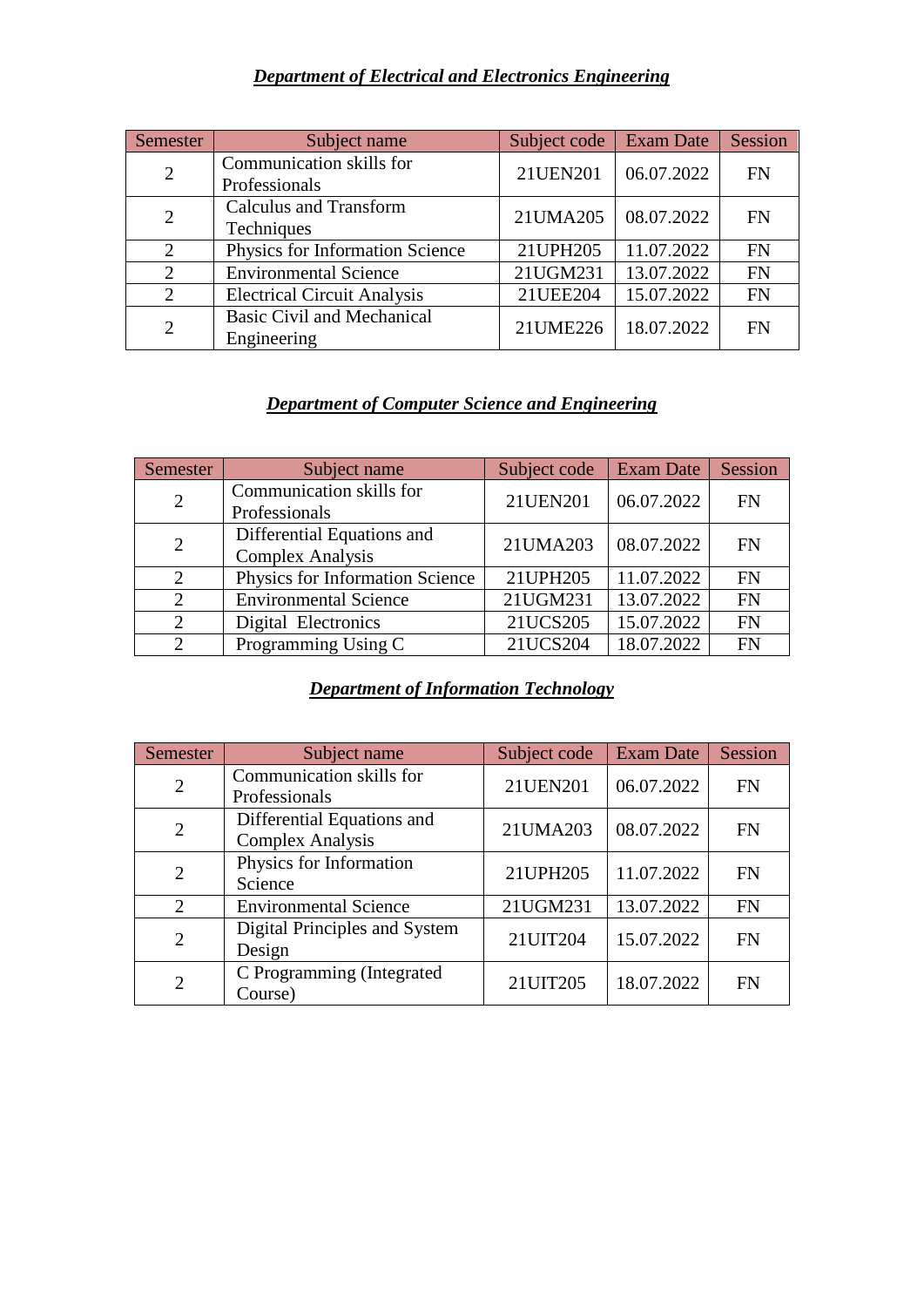# *Department of Biomedical Engineering*

| Semester                    | Subject name                                           | Subject code | <b>Exam Date</b> | Session   |
|-----------------------------|--------------------------------------------------------|--------------|------------------|-----------|
| 2                           | Communication skills for<br>Professionals              | 21UEN201     | 06.07.2022       | <b>FN</b> |
| 2                           | Calculus, Complex Analysis and<br>Transform techniques | 21UMA207     | 08.07.2022       | <b>FN</b> |
| 2                           | <b>Medical Physics</b>                                 | 21UPH209     | 11.07.2022       | <b>FN</b> |
| 2                           | <b>Environmental</b> science                           | 21UGM231     | 13.07.2022       | <b>FN</b> |
| $\mathcal{D}_{\mathcal{L}}$ | Human Anatomy and Physiology                           | 21UBM204     | 15.07.2022       | <b>FN</b> |
| 2                           | Electrical circuits and<br>Measurements                | 21UBM205     | 18.07.2022       | <b>FN</b> |

# *Department of Agriculture Engineering*

| Semester       | Subject name                                           | Subject<br>code | <b>Exam Date</b> | Session   |
|----------------|--------------------------------------------------------|-----------------|------------------|-----------|
| $\overline{2}$ | <b>Communication skills for Professionals</b>          | 21UEN201        | 06.07.2022       | <b>FN</b> |
| $\overline{2}$ | Calculus, Complex Analysis and<br>Transform techniques | 21UMA207        | 08.07.2022       | <b>FN</b> |
| 2              | Physics for Agriculture                                | 21UPH207        | 11.07.2022       | <b>FN</b> |
| $\overline{2}$ | Environmental science                                  | 21UGM231        | 13.07.2022       | <b>FN</b> |
| $\overline{2}$ | Principles and Practices of Corp Production            | 21UAG204        | 15.07.2022       | <b>FN</b> |
| $\overline{2}$ | <b>Basic Electrical and Electronics</b><br>Engineering | 21UEE226        | 18.07.2022       | <b>FN</b> |

### *Department of Computer Science and Business Systems*

| Semester       | Subject name                     | Subject code   Exam Date |            | Session   |
|----------------|----------------------------------|--------------------------|------------|-----------|
| $\overline{2}$ | Business Communication & Value   | 21UEN202                 | 06.07.2022 | <b>FN</b> |
|                | Science - II                     |                          |            |           |
| $\overline{2}$ | Linear algebra and Numerical     | 21UMA208                 | 08.07.2022 | <b>FN</b> |
|                | techniques                       |                          |            |           |
| $\overline{2}$ | Statistical methods              | 21UMA209                 | 11.07.2022 | <b>FN</b> |
| 2              | Environmental science            | 21UGM231                 | 13.07.2022 | <b>FN</b> |
| $\overline{2}$ | Data structures and Applications | 21UCB205                 | 15.07.2022 | <b>FN</b> |
| $\overline{2}$ | Principles of Electronics        | 21UEC225                 | 18.07.2022 | <b>FN</b> |
|                | Engineering                      |                          |            |           |